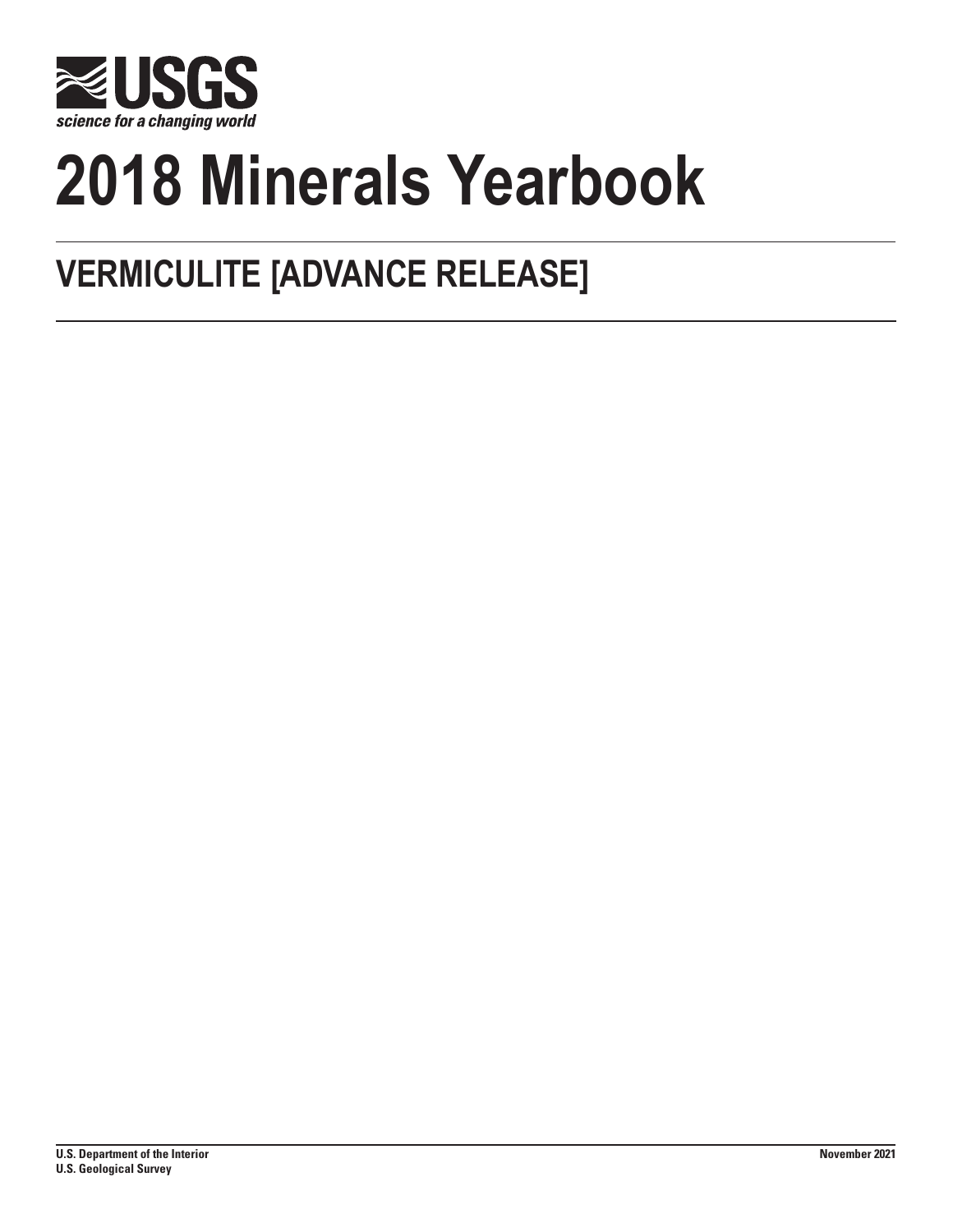## **Vermiculite**

### By Ashley K. Hatfield

#### **Domestic survey data and tables were prepared by Raymond I. Eldridge III, statistical assistant.**

In 2018, U.S. production of vermiculite concentrate decreased slightly, although reportable production remained at an estimated 100,000 metric tons (t) because of rounding to one significant digit to avoid disclosing company proprietary data. Worldwide vermiculite production was 421,000 t in 2018, increasing by about 10% from that in 2017 (tables 1, 4). About 76,000 t of exfoliated vermiculite valued at \$57.9 million was sold or used in the United States in 2018, representing a nearly 6% increase in quantity with a 9% decrease in value from those in 2017 (tables 1, 3). U.S. exports of vermiculite were estimated to have decreased by 13% to 14,000 t, and imports were estimated to have increased by 32% to 37,000 t from those in 2017 (table 1). Percentages in this report were calculated using unrounded data.

Vermiculite is a hydrated magnesium-aluminum-iron silicate. Raw vermiculite is similar in appearance to mica, contains water molecules within its internal structure, and ranges in color from black to various shades of brown to yellow. When vermiculite flakes are heated rapidly to a temperature above 870 degrees Celsius (°C), the intermolecular water flashes into steam, and the flakes expand into accordion-like particles, which are gold or bronze in color. This expansion process is called exfoliation, and the resulting ultralightweight aggregate is chemically inert, fire-resistant, and odorless.

#### **Production**

Domestic production (sold or used) data for vermiculite are collected annually by the U.S. Geological Survey through two voluntary canvasses—one is sent to mine and mill (concentrator) operations and the second to exfoliation plants. All individual company data from these canvasses were withheld from publication to avoid disclosing company proprietary data.

Production data for vermiculite concentrate were derived from responses from two U.S. producers, accounting for all domestic crude vermiculite mine production. In 2018, production of vermiculite concentrate decreased slightly. Domestic vermiculite concentrate was mined and processed by Specialty Vermiculite Corp. (a subsidiary of Dicalite Management Group, Inc.) at its operations at Enoree and Woodruff, SC, and by Virginia Vermiculite LLC at its operation in Louisa County, VA. Both companies produced concentrates in fine grade sizes (less than 2 millimeters) from biotite mica ores (Moeller, 2018).

Vermiculite concentrate was shipped to 14 companies operating 17 plants in 11 States for conversion into expanded lightweight products (table 2). In 2018, 76,000 t of exfoliated vermiculite sold or used by producers was valued at \$57.9 million with a 14% decrease in average unit value (table 1). Of the 17 exfoliation plants, 5 responded to the canvass, representing approximately 30% of the estimated sold or used exfoliated vermiculite tonnages listed in tables 1 and 3. Production data for nonrespondents were estimated on the basis of previous years' reported production

levels. States that produced exfoliated vermiculite were, in descending order of tonnage, South Carolina, New Jersey, Arizona, Pennsylvania, Massachusetts, Illinois, Florida, Texas, Arkansas, Ohio, and New Mexico.

#### **Consumption**

Vermiculite has a wide range of uses, particularly in the agricultural and construction industries, because of its attributes, including fire resistance, high liquid-absorption capacity, inertness, low density, and low thermal conductivity. In horticulture, vermiculite mixed with peat or other composted materials, such as pine bark, produces a soil-like material well suited as a growing medium for plants. To condition soil, vermiculite can improve the aeration of "sticky" (clay-rich) soils and the water-retention characteristics of sandy soils, reducing the likelihood of compaction, cracking, and crusting of the soil. Use in horticulture and soil conditioning accounted for 46% of the exfoliated vermiculite sold or used in the United States in 2018 (table 3). Vermiculite also is used in the fertilizer and pesticide markets because of its ability to act as a bulking agent, carrier, and extender while providing some potassium, magnesium, and minor elements to plants. Vermiculite can absorb liquids, such as fertilizers, herbicides, and insecticides, which can then be transported as free-flowing solids.

Other significant uses of vermiculite include insulation products and lightweight aggregate applications, such as general building plasters and concrete products, for its lightweight and thermal insulation properties. These uses accounted for 27% of the exfoliated vermiculite sold or used in the United States in 2018 (table 3). Special plasters, including those used for fire protection and soundproofing, may use vermiculite combined with a binder, such as gypsum or portland cement, fillers, and other specialized additives. As insulation, exfoliated vermiculite, in some applications treated with a water repellent, is used to fill pores and cavities in hollow blockwork and masonry construction to enhance acoustic properties, fire rating, and insulation performance. Finer grades of exfoliated vermiculite, combined with potassium or sodium silicate, are used to produce insulation shapes. The ability of vermiculite-base insulation shapes to resist attack by molten aluminum makes them especially useful as secondary insulation in the aluminum production process. Other uses include refractory-insulation gunning and castable mixes and vermiculite dispersions. Finer grades of exfoliated vermiculite are used to partially replace asbestos in brake linings, primarily for the automotive market.

#### **Prices**

Published prices for vermiculite serve only as a general guide because of variations in application, quantity, source, and other factors. U.S. domestic prices for vermiculite concentrate, mostly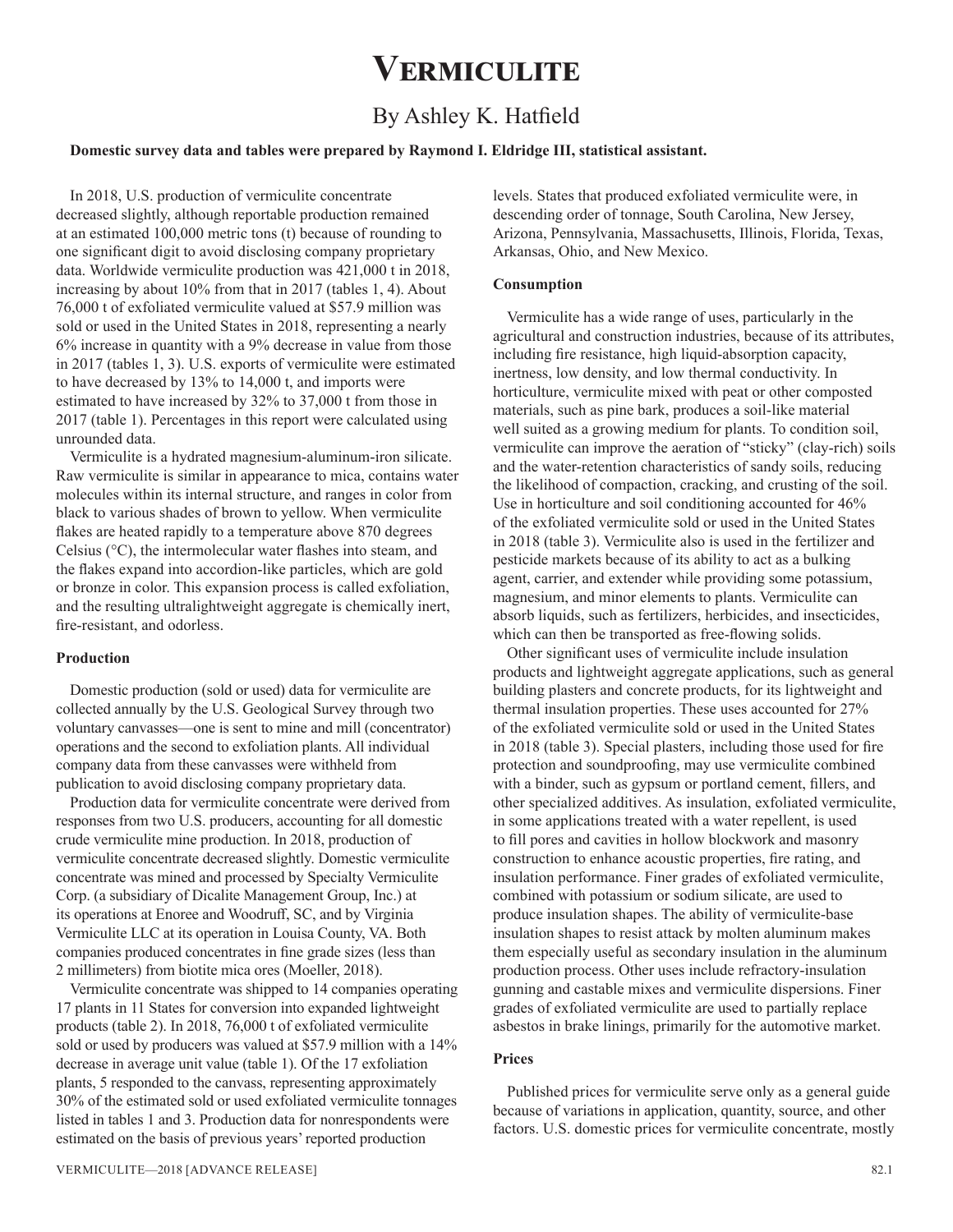dependent on grade sizing, ranged from \$140 to \$575 per metric ton in 2018, unchanged since 2015 (Tanner, 2019). Coarser grained vermiculite with greater thermal expansion commands a higher price, but virtually none is produced in the United States (Moeller, 2018). Dicalite Management Group, Inc. announced price increases for vermiculite ore in 2018 but did not disclose the starting prices or how much the prices were to change (Lismore-Scott, 2018).

The average unit value of U.S. exfoliated vermiculite sold or used by producers, using actual and estimated data, was about \$761 per metric ton in 2018, down by 14% from \$885 per metric ton in 2017. These data were composite values of exfoliated vermiculite produced from domestic and imported concentrate (table 1).

#### **Foreign Trade**

Trade data for vermiculite concentrate are not collected as a separate category by the U.S. Census Bureau but are included within the group "vermiculite, perlite, and chlorites, unexpanded" under Harmonized Tariff Schedule of the United States code 2530.10.0000. Domestic exports and imports for consumption of vermiculite were estimated on the basis of information published by the U.S. Census Bureau (table 1). Exports of vermiculite were estimated to have decreased by 13% to 14,000 t in 2018 from those in 2017. Total United States imports of vermiculite—crude and concentrate—were estimated to be 37,000 t, an increase of 32% from an estimated 28,000 t in 2017, with most in 2018 coming from South Africa and Brazil. Concentrates of coarserthan-medium particle size from high-yielding deposits, which have been declining in availability in recent years, were imported mostly from China and South Africa.

#### **World Review**

Global vermiculite production increased by about 10% in 2018 to an estimated 421,000 t (table 4), owing to incremental increases in production from several countries and an estimated 15,000-t increase in output at the Namekara Vermiculite Mine in Uganda. Data for vermiculite production in China, which may have produced significant quantities of vermiculite, were unavailable. Although mines and prospects in Brazil and South Africa had the potential to increase the production of medium to coarse grades, expected production increases had yet to materialize significantly. Production at the Namekara Vermiculite Mine in Uganda may provide some needed quantities of coarser grades; however, coarser and more expensive grades, increasingly in high demand in recent years, continued to be in short supply. Excess capacity existed for very fine sizes (Moeller, 2018; Tanner, 2019).

*Brazil.*—In 2018, Brazil was estimated to have produced 50,000 t of vermiculite, most of which was mined by Brasil Minérios Ltd., by far the leading vermiculite producer in Brazil (table 4). The company's largest mine was the Morro Pelado Mine in Sao Luis de Montes Belos municipality near Goiania in the State of Goias in central Brazil, and its primary processing plant was in Sao Luis. The mine had an estimated production capacity of 50,000 metric tons per year (t/yr) of vermiculite ore with reserves estimated in 2012 of 1.2 million metric tons (Mt)

of vermiculite ore (Brasil Minérios Ltd., 2018). With the expansion of its mining operations continuing, Brasil Minérios produced about 48,700 t of vermiculite concentrate in 2017 (most recent year for which data were available) (Departamento Nacional de Produção Mineral, 2018, p. 237). About 60% of Brazil's vermiculite products were exported, with sales in North America (50% of all exports), Europe (35%), and Asia (15%) (Elliott, 2012; Torrisi and Patel, 2014).

Near Brasilia in Catalao, Goias State, Brasil Minérios owned the mining rights to vermiculite deposits containing estimated vermiculite ore reserves of 3.3 Mt (Elliott, 2011; Brasil Minérios Ltd., 2018). Brasil Minérios' total production capacity was expected to increase to 200,000 t/yr when the Catalão Mine reached full capacity during the next several years (Torrisi and Patel, 2014; Moeller, 2018). Brasil Minérios expected to meet Brazil's domestic demand for vermiculite for 50 years while continuing to be a significant exporter of the mineral. The company also expanded capacity by 15,000 t/yr of vermiculite at its exfoliation plants in Sanclerlandia, Goias State, and in Cosmopolis, Sao Paulo State (J. Mendo Consultoria, 2009, p. 11; Brasil Minérios Ltd., 2018).

*Bulgaria.*—In 2018, Wolff & Müller Minerals Bulgaria OOD, a joint venture between companies from Bulgaria and Germany, mined vermiculite ore from its Belitza opencast mine and had limited production at, and continued development of, the nearby Verona vermiculite deposit in southwestern Bulgaria near the capital of Sofia. The company processed the crude vermiculite ore into a concentrate in superfine- and micron-sized products at its 20,000-t/yr vermiculite concentration plant (Moeller, 2018; Wolff & Müller Minerals Bulgaria OOD, undated).

*China.*—Production levels of vermiculite in China were not available, but based on a 2016 estimate made by the Vermiculite Association that China annually exports 110,000 t of vermiculite, the country's annual production likely was greater than 110,000 t (Ghilotti, 2016). Production increases in China continued to be constrained by increased enforcement of environmental regulations (Lismore-Scott, 2018).

Xinjiang Yuli Xinlong Vermiculite Co., Ltd. mined vermiculite ore from its Xinlong Mine in the Bazhou area of Xinjiang Uyghur Autonomous Region. The 120,000-t/yr vermiculite concentrate Xinlong Mine was the top-producing vermiculite mine in China, from which the company produced 30,000 cubic meters per year of exfoliated vermiculite. The company's leading product was a flake vermiculite concentrate ranging in size from 0.3 to 8.0 millimeters. The company exported most of its products, typically to developed countries and regions such as Europe, Australia, Hong Kong, Japan, the Republic of Korea, Russia, Taiwan, and the United States, but also sold products domestically (Xinjiang Yuli Xinlong Vermiculite Co., Ltd., undated).

*South Africa.*—In 2018, South Africa continued to be the world's leading producer and exporter of vermiculite, accounting for about 43% of estimated world production (table 4). In 2018, 180,000 t was produced, most of which was mined by Palabora Mining Co. Ltd. (table 4).

Under the ownership of a consortium consisting of entities from South Africa and China led by the Industrial Development Corp. of South Africa Ltd. and China's Hebei Iron & Steel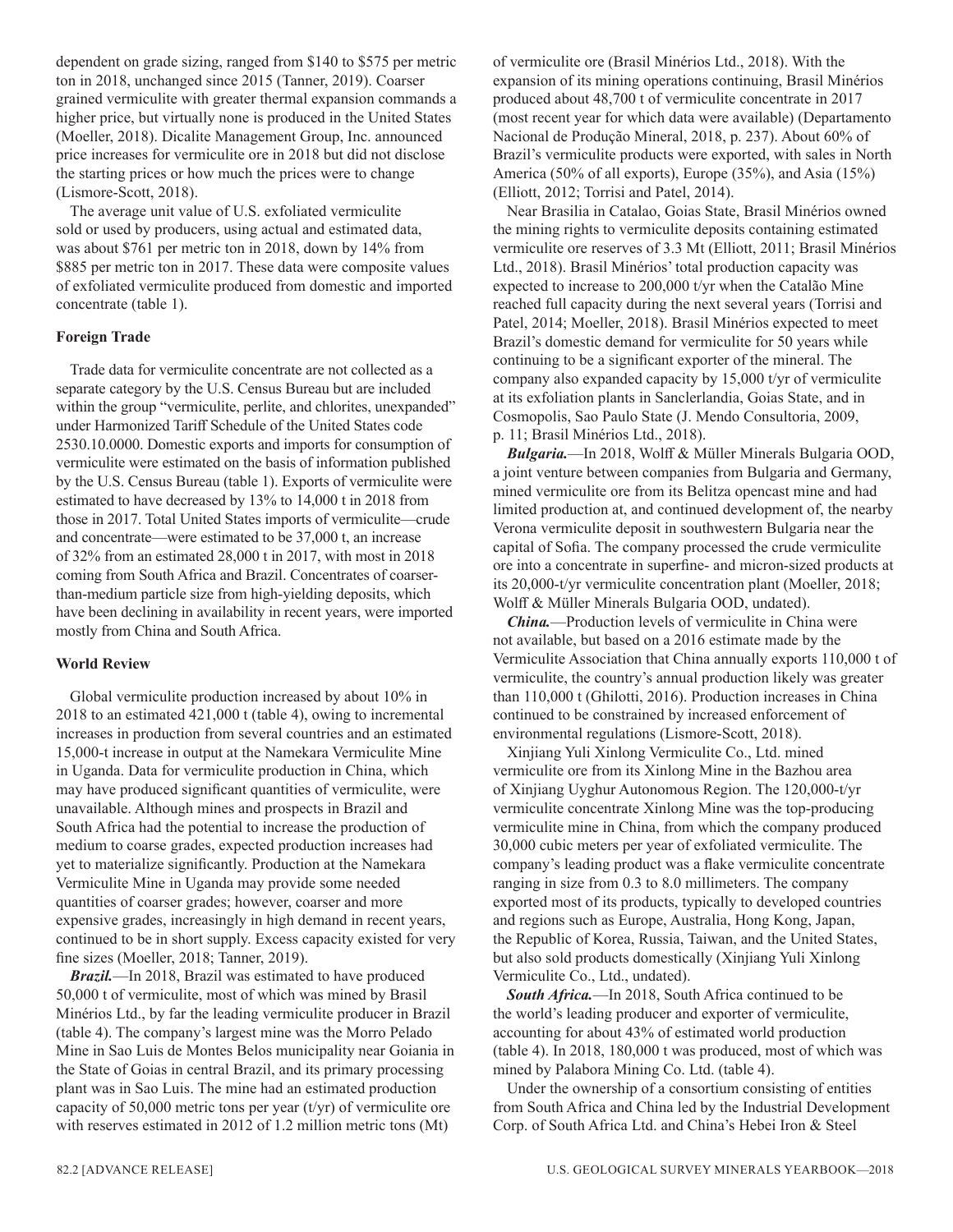Group, Palabora Mining increased production in 2018 by more than 8% from that in 2017 from its mine in the Limpopo Province (table 4). Nearby, the company was preparing for the opencast mining of ore that was equally rich in high-purity vermiculite. The new mine was designed to produce 1.5 million metric tons per year of ore and yield 170,000 t/yr of vermiculite concentrate, extending the company's total mine life through 2031 (Industrial Minerals, 2016; Palabora Mining Co. Ltd., 2018, p. 5). Because of grade constraints and lower recovery rates from portions of the vermiculite ore body, the vermiculite product has continued to shift toward fine and superfine grades. Palabora Mining continued to face increased competition in the global vermiculite market, including from Brazil and Uganda, but it regained some of its market share lost in the past few years, in part through competitive pricing (Palabora Mining Co. Ltd., 2014, p. 12–13, 38; Ghilotti, 2016).

Palabora Mining marketed its vermiculite products through the company's Singapore office to its three international subsidiaries in Australia, Europe, and North America (Palabora Mining Co. Ltd., 2014, p. 38).

*Turkey.*—Organik Madencilik A.Ş., a 50–50 joint venture of Turkey's Yildirim Group and the Greek mining group S&B [a subsidiary of Imerys SA (Paris, France)] has completed plant construction and started producing from the country's first vermiculite mine at the Karakoc vermiculite deposit in Sivas in central Turkey. The deposit, discovered by Turkey's Government Exploration Co. in the 1990s, is thought to hold resources of about 2.8 Mt of high-quality vermiculite and 2.5 Mt of lower quality vermiculite (Organik Madencilik A.Ş., 2017a; Lismore-Scott, 2018). The mine had a capacity of 10,000 t/yr of vermiculite concentrate, which includes a significant quantity of coarse and medium grades. An unspecified portion of production was further processed by exfoliation (Organik Madencilik A.Ş., 2017b). Sales of vermiculite concentrate and of exfoliated vermiculite were planned to go through Imerys' established network (Industrial Minerals, 2015).

*Uganda.*—In 2018, Black Mountain Resources Ltd. of Australia completed a company restructuring that included selling its interest in the Namekara Vermiculite Mine in the Manafwa district of eastern Uganda in exchange for debt relief (Hipo Resources Ltd., 2018, p. 6). Black Mountain withdrew from the joint venture developing the Namekara Vermiculite Mine citing inconsistent vermiculite sales that resulted in reduced cash flow and the company's inability to service its debt obligations (Iannucci, 2018; Mbanga, 2018). Namekara Mining Co. Ltd. became the 100% owner of the Namekara Vermiculite Mine and continued mining operations. The large vermiculite deposit had almost 62 Mt of inferred resources with a grade of 18.2% vermiculite and containing 11 Mt of vermiculite (Iannucci, 2016). The mine had an estimated production capacity of 30,000 t/yr of vermiculite concentrate, which includes significant quantities of coarse and medium grades, and enough resources to operate for more than 50 years at previously announced rates of production (Namekara Mining Co. Ltd., 2019). Black Mountain had considered a production expansion up to 80,000 t/yr, but Namekara Mining has not announced plans for expansion (Black Mountain Resources Ltd., 2017, p. 7; Tanner, 2019).

*Zimbabwe.*—Samrec Vermiculite (Pvt.) Ltd. [a subsidiary of Imerys SA (Paris, France)], the leading vermiculite producer in the country, produced vermiculite concentrate at the Shawa Mine, which is about 300 kilometers southeast of the capital of Harare. The surface mining operation with ore to a depth of 40 meters had a capacity of 40,000 t/yr of vermiculite concentrate and an expected mine life of more than 30 years in one of the largest vermiculite deposits in the world. The ore, which included a significant portion of large flake vermiculite, was processed into concentrates, the majority of which was exported to Asia, Europe, the Middle East, and the United States (Lismore-Scott, 2014; Tanner, 2019).

The Minerals Marketing Corp. of Zimbabwe, which was responsible for marketing and selling the country's industrial minerals, reported exports of 33,200 t of vermiculite concentrate at a value of \$3.79 million in 2018, representing a 42% increase in quantity with a 12% increase in value from about 23,300 t at a value of \$3.38 million in 2017. The company cited that the strong U.S. dollar and increased inland costs to sea ports had made the local product prices uncompetitive on the international market (Minerals Marketing Corp. of Zimbabwe, 2019, p. 17, 20).

In 2018, the Government of Zimbabwe launched a Transitional Stabilisation Programme, set to run from October 2018 to December 2020, for economic recovery. The Zimbabwe-based Wickbury Investments (Pvt.) Ltd.'s Dinhidza Vermiculite Mine in Buhera was listed with a nonoperational status and as available for investors (Ministry of Finance and Economic Development, 2018, p. 174, 356). Wickbury Investments, which in 2015 had invested in its production facilities at the mine, marketed its product mainly to Zimbabwe's farming industry as a soil amendment to slow the leaching of fertilizers from soil after excessive rainfall while also promoting the mineral's slow release of fertilizer to the soils. In drier areas, farmers would benefit from the mineral's ability to swell and store water, increase soil aeration, and transport and store nutrients. In both instances, use of vermiculite would improve the long-term fertility of soils (Dickson, 2015).

#### **Outlook**

Exploration and development of vermiculite deposits containing medium, large, and premium (coarser) grades (mostly in China and South Africa) are likely to continue because of the higher demand for these larger grades. During the next several years, operations in Brazil and the United States are expected to help maintain regional and global supplies of fine, superfine, and micron grades. Sustained production at the Namekara Vermiculite Mine in Uganda may provide some of the needed supplies of coarser grades in the market.

With supplies of finer grades in excess capacity and far exceeding those of coarse grades for several decades, producers will continue to investigate more ways to increase the use of the finer grades in higher value markets and in existing products, such as functional filler in coatings, fireproofing, friction brake applications, and insulation. To increase fire resistance in coatings and binders that form high-tensilestrength films, finer grades of vermiculite concentrate may be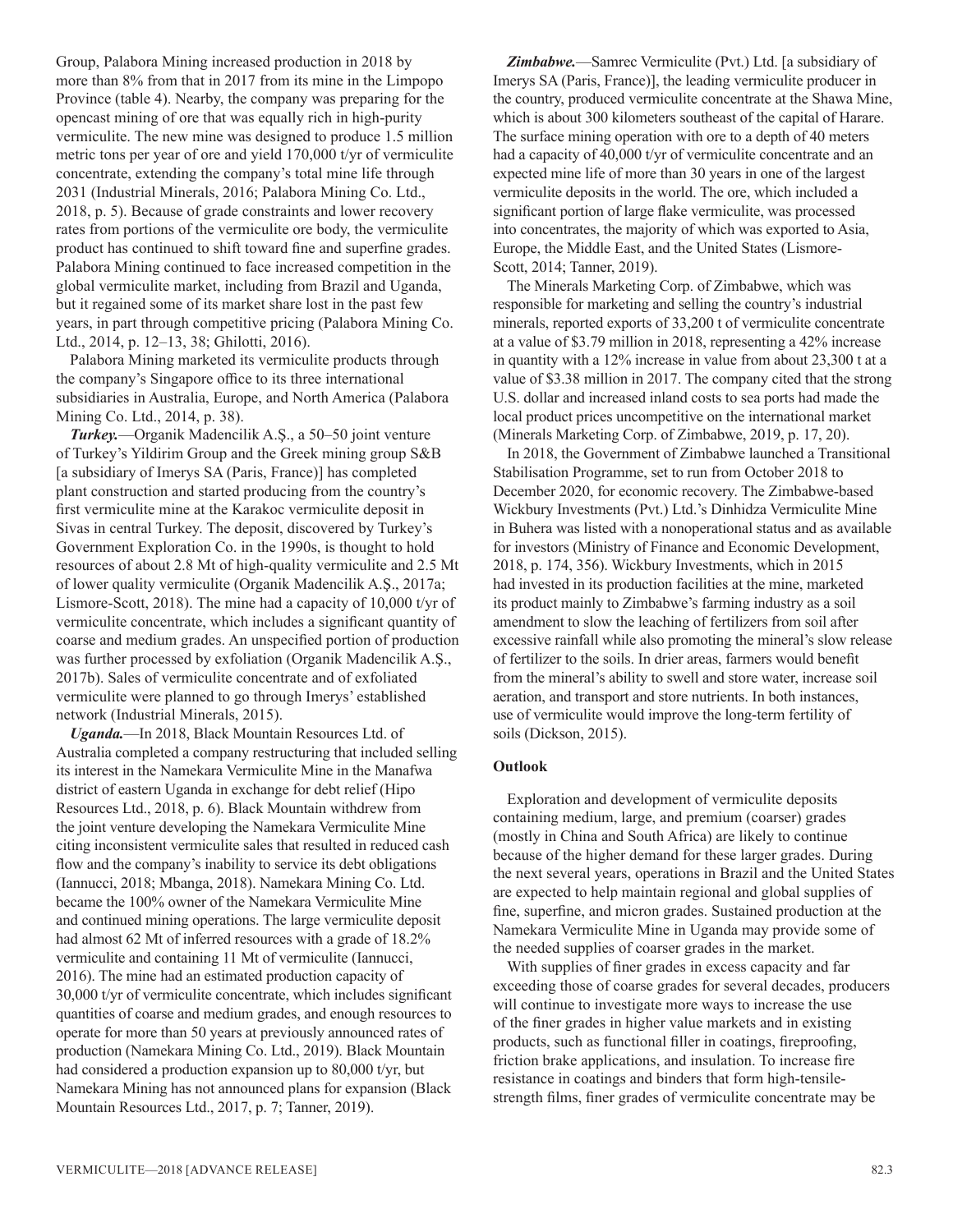used as intumescents, the concentrate swelling (expanding) and promoting a less dense, passive barrier upon exposure to heat. Product lines may be developed for new uses, such as fine-sized to micron-sized grades of vermiculite to control air pollution and absorb water in mines, replace zeolites in ion-exchange columns, purify wastewater, or serve to contain or remove nuclear waste (Torrisi and Patel, 2014). New and innovative ideas for uses of vermiculite in the construction industry was suggested by a major producer to have the potential to lower the carbon footprint and increase the energy efficiency of new buildings (Pengelly, 2017). A company in the United Kingdom was marketing vermiculite dispersion products that it had developed to suppress fires in lithium-ion batteries. In research and development activities, work included flexible polyamide composite foams for thermal and fire suppression and catalysts for the production of synthetic natural gas (Moeller, 2018).

#### **References Cited**

- Black Mountain Resources Ltd., 2017, Annual report for the year ended 30 June 2017: West Perth, Western Australia, Black Mountain Resources Ltd., 80 p. (Accessed February 10, 2020, at https://www.hiporesources.com.au/ assets/annual-reports/annual-report-june-2017.pdf.)
- Brasil Minérios Ltd., 2018, Brasil Minérios—About us: Goiania, Brazil, Brasil Minérios Ltd. (Accessed February 7, 2020, at http://brasilminerios.com.br/ sobre-nos/.)
- Departamento Nacional de Produção Mineral, 2018, Desempenho do setor mineral [Performance of the mineral sector]: Brasilia, Brazil, Departamento Nacional de Produção Mineral, 278 p. (Accessed February 6, 2020, at http://www.anm.gov.br/dnpm/publicacoes-economia-mineral/arquivos/ desempenho-2018-ano-base-2017.)
- Dickson, J.S., 2015, Wickbury invests in Zimbabwean vermiculite: Industrial Minerals, February 3. (Accessed August 22, 2017, via http://www.indmin.com.)
- Elliott, Jack, 2011, Minérios ahead of schedule with vermiculite expansion: Industrial Minerals, no. 530, November, p. 13.
- Elliott, Jack, 2012, Vermiculite's green shoots: Industrial Minerals, no. 539, August, p. 41–44.
- Ghilotti, Davide, 2016, Revamping the vermiculite industry: Industrial Minerals, no. 583, June, p. 10–11.
- Hipo Resources Ltd., 2018, Annual report for the year ended 30 June 2018: West Perth, Western Australia, Australia, Hipo Resources Ltd., 82 p. (Accessed February 10, 2020, at https://www.hiporesources.com.au/assets/annualreports/annual-report-june-2018.pdf.)
- Iannucci, Esmarie, 2016, Uganda vermiculite mine gets maiden resource: Bedfordview, South Africa, Creamer Media's Mining Weekly, December 12. (Accessed February 10, 2020, at http://www.miningweekly.com/article/ namakera-gets-maiden-resource-2016-12-12.)
- Iannucci, Esmarie, 2018, Black Mountain step change takes effect: Bedfordview, South Africa, Creamer Media's Mining Weekly, June 13. (Accessed February 10, 2020, at http://www.miningweekly.com/article/black-mountainstep-change-takes-effect-2018-06-13/rep\_id:3650.)

Industrial Minerals, 2015, Organik Madencilik to open Turkey's first vermiculite mine: Industrial Minerals, no. 576, October, p. 41.

Industrial Minerals, 2016, Palabora—The virtues of vermiculite: Industrial Minerals, no. 580, February, p. 58.

- J. Mendo Consultoria, 2009, Relatorio tecnico 48—Perfil da vermiculita [Technical report 48—Vermiculite profile]: Minas Gerais, Brazil, J. Mendo Consultoria, 35 p. (Accessed February 18, 2020, at http://www.jmendo.com. br/wp-content/uploads/2011/08/P28\_RT48\_Perfil\_da\_Vermiculita.pdf.)
- Lismore-Scott, Siobhan, 2014, Imerys agrees to Zimbabwe shared ownership plan for Samrec vermiculite mine: Industrial Minerals, August 29. (Accessed October 1, 2014, via http://www.indmin.com/.)
- Lismore-Scott, Siobhan, 2018, Vermiculite rising: Industrial Minerals, June 28. (Accessed July 12, 2018, via http://www.indmin.com/.)

Mbanga, Jeff, 2018, Australian firm to exit Manafwa mines over debt: The Observer [Kampala, Uganda], May 1. (Accessed February 10, 2020, at https://observer.ug/special-editions/57587-australian-firm-to-exit-manafwamines-over-debt.html.)

Minerals Marketing Corp. of Zimbabwe, 2019, Annual report 2018: Harare, Zimbabwe, Minerals Marketing Corp. of Zimbabwe, October 10, 56 p. (Accessed February 6, 2020, via http://www.mmcz.co.zw/media-centre/ reports/annual-reports.)

Ministry of Finance and Economic Development, 2018, Transitional Stabilisation Programme—Reforms agenda, October 2018–December 2020: Harare, Zimbabwe, Ministry of Finance and Economic Development, October 5, 359 p. (Accessed April 9, 2020, at http://www.zimtreasury.gov.zw/ index.php?option=com\_phocadownload&view=category&id=9:tran sitional-stabilisation-program&Itemid=759.)

Moeller, Eric, 2018, Vermiculite: Mining Engineering, v. 70, no. 7, July, p. 93–94.

- Namekara Mining Co. Ltd., 2019, Namekara Mining Company Ltd.: Mbale, Uganda, Namekara Mining Co. Ltd. (Accessed February 10, 2020, at http://www.namekara.com/.)
- Organik Madencilik A.Ş., 2017a, Mining vermiculite project: Sivas, Turkey, Organik Madencilik A.Ş. (Accessed February 10, 2020, at http://en.organikmadencilik.com/project-abstract/.)
- Organik Madencilik A.Ş., 2017b, Organik Madencilik A.Ş.: Sivas, Turkey, Organik Madencilik A.Ş. presentation, December 4, 11 p. (Accessed February 6, 2020, at http://organikmadencilik.com/ OrganikMiningVermiculite.pdf.)
- Palabora Mining Co. Ltd., 2014, Integrated annual report 2013: Limpopo, South Africa, Palabora Mining Co. Ltd., 130 p. (Accessed February 13, 2020, at http://www.palabora.com/documents/annual\_report\_2013.pdf.)
- Palabora Mining Co. Ltd., 2018, Social and labour for Palabora Copper (Pty) Ltd. 2018–2022: Limpopo, South Africa, Palabora Mining Co. Ltd., 116 p. (Accessed February 13, 2020, at http://www.palabora.com/documents/PC%20 SLP%202018%20-%202022\_.pdf.)
- Pengelly, Rose, 2017, Growing gains—Perlite and vermiculite: Industrial Minerals, no. 595, July–August, p. 32–37.
- Tanner, A.O., 2019, Vermiculite: U.S. Geological Survey Mineral Commodity Summaries 2019, p. 182–183.
- Torrisi, Antonio, and Patel, Kasia, 2014, A growing market—Vermiculite and perlite in horticulture: Industrial Minerals, no. 559, April, p. 56–61.
- Wolff & Müller Minerals Bulgaria OOD, [undated], About us—First European vermiculite mine: Sofia, Bulgaria, Wolff & Müller Minerals Bulgaria OOD. (Accessed February 7, 2020, at https://www.wm-quarzwerke.de/en/about-usmin.html.)

Xinjiang Yuli Xinlong Vermiculite Co., Ltd., [undated], About us: Xinjiang, China, Xinjiang Yuli Xinlong Vermiculite Co., Ltd. (Accessed February 7, 2020, via http://www.xinlongvermiculite.com/en/about.aspx.)

#### **GENERAL SOURCES OF INFORMATION**

#### **U.S. Geological Survey Publications**

- Historical Statistics for Mineral and Material Commodities in the United States. Data Series 140.
- Lightweight Aggregates. Ch. in United States Mineral Resources, Professional Paper 820, 1973.
- Vermiculite. Ch. in Mineral Commodity Summaries, annual.

#### **Other**

Vermiculite. Ch. in Industrial Minerals and Rocks (7th ed.),

- Society for Mining, Metallurgy, and Exploration, Inc., 2006.
- Vermiculite. Ch. in Mineral Facts and Problems, U.S. Bureau of Mines Bulletin 675, 1985.

Vermiculite Association, The.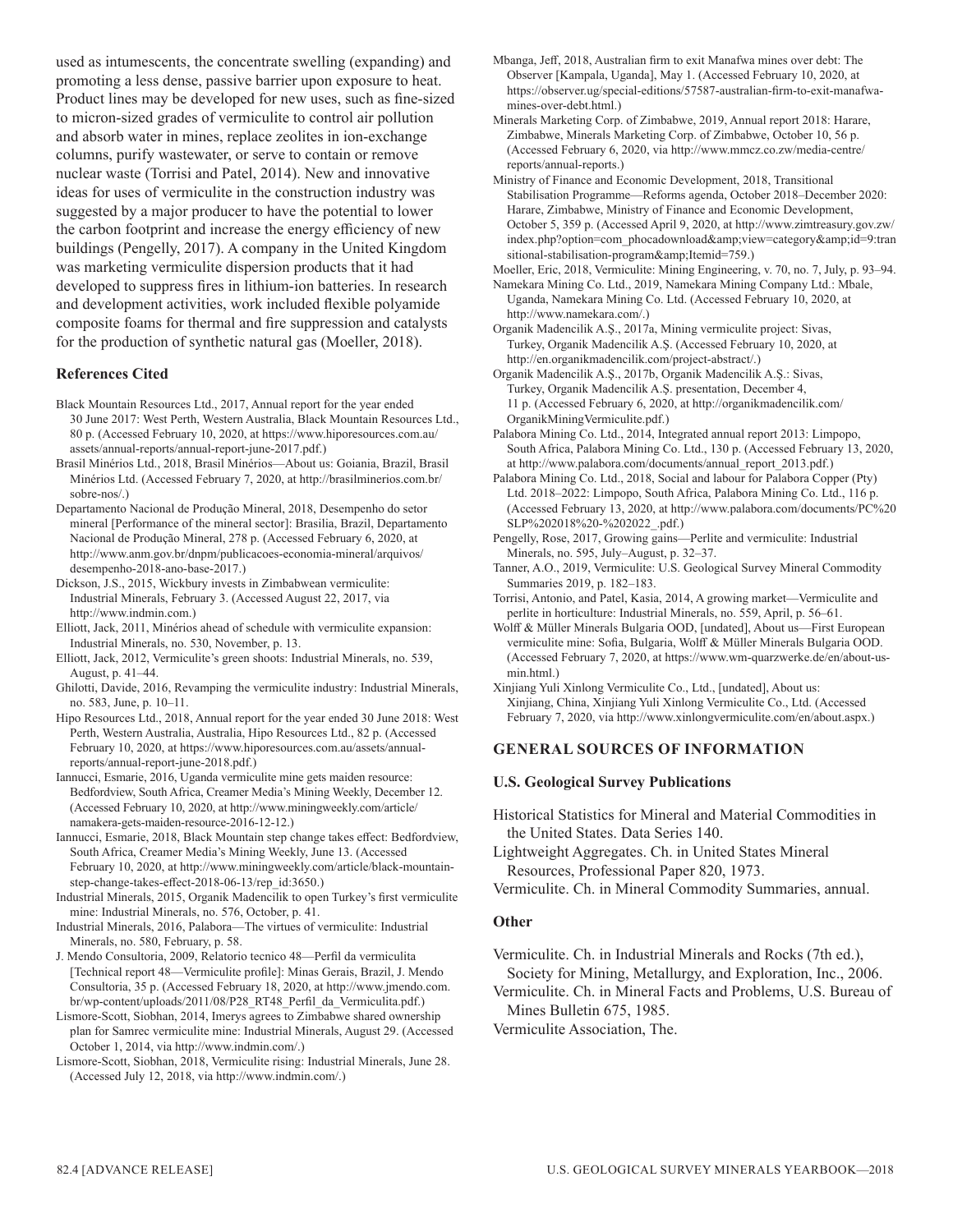#### SALIENT VERMICULITE STATISTICS $^1$ TABLE 1

#### (Thousand metric tons and thousand dollars unless otherwise specified)

|                                            |                        | 2014               | 2015              | 2016              | 2017               | 2018   |
|--------------------------------------------|------------------------|--------------------|-------------------|-------------------|--------------------|--------|
| United States:                             |                        |                    |                   |                   |                    |        |
| Production, concentrate <sup>e, 2, 3</sup> |                        | 100                | 100               | 100               | 100                | 100    |
| Exfoliated:                                |                        |                    |                   |                   |                    |        |
| Quantity                                   |                        | 63                 | 65                | 68                | 72                 | 76     |
| Value                                      |                        | 52,000             | 60,800            | 62,300            | 63,500             | 57,900 |
| Average value                              | dollars per metric ton | 800                | 930               | 910               | 885                | 761    |
| Exports <sup>e, 4</sup>                    |                        | 22 <sup>1</sup>    | 19 <sup>r</sup>   | $21$ <sup>r</sup> | 16 <sup>r</sup>    | 14     |
| Imports for consumption <sup>e, 4</sup>    |                        | 39 <sup>1</sup>    | $25$ <sup>r</sup> | 36 <sup>r</sup>   | 28 <sup>t</sup>    | 37     |
| World, production                          |                        | $385$ <sup>r</sup> | 382 <sup>r</sup>  | 398r              | $381$ <sup>r</sup> | 421 e  |

<sup>e</sup>Estimated. <sup>r</sup>Revised.

<sup>1</sup>Table includes data available through April 20, 2020. Data are rounded to no more than three significant digits.

<sup>2</sup>Sold or used by producers.

 $3$ Rounded to the nearest 100,000 metric tons to avoid disclosing company proprietary data.

4 Source: U.S. Census Bureau.

#### TABLE 2

#### ACTIVE VERMICULITE EXFOLIATION PLANTS IN THE UNITED STATES IN 2018

| Company                          | County            | State           |  |
|----------------------------------|-------------------|-----------------|--|
| Fireproofing Products, Inc.      | <b>Bernalillo</b> | New Mexico.     |  |
| Isolatek International Inc.      | <b>Sussex</b>     | New Jersey.     |  |
| J.P. Austin Associates Inc.      | <b>Beaver</b>     | Pennsylvania.   |  |
| Palmetto Vermiculite Co. Inc.    | Spartanburg       | South Carolina. |  |
| P.V.P. Industries, Inc.          | Trumbull          | Ohio.           |  |
| Schundler Co., The               | Middlesex         | New Jersey.     |  |
| Specialty Vermiculite Corp.      | Maricopa          | Arizona.        |  |
| Do.                              | <b>Broward</b>    | Florida.        |  |
| Do.                              | Laurens           | South Carolina. |  |
| Sun Gro Horticulture Canada Ltd. | Jefferson         | Arkansas.       |  |
| Do.                              | LaSalle           | Illinois.       |  |
| Thermal Ceramics Inc.            | Macoupin          | Do.             |  |
| Therm-O-Rock East, Inc.          | Washington        | Pennsylvania.   |  |
| Therm-O-Rock West, Inc.          | Maricopa          | Arizona.        |  |
| Vermiculite Industrial Corp.     | Allegheny         | Pennsylvania.   |  |
| Vermiculite Products Inc.        | Harris            | Texas.          |  |
| Whittemore Co., Inc.             | Essex             | Massachusetts.  |  |
|                                  |                   |                 |  |

Do. Ditto.